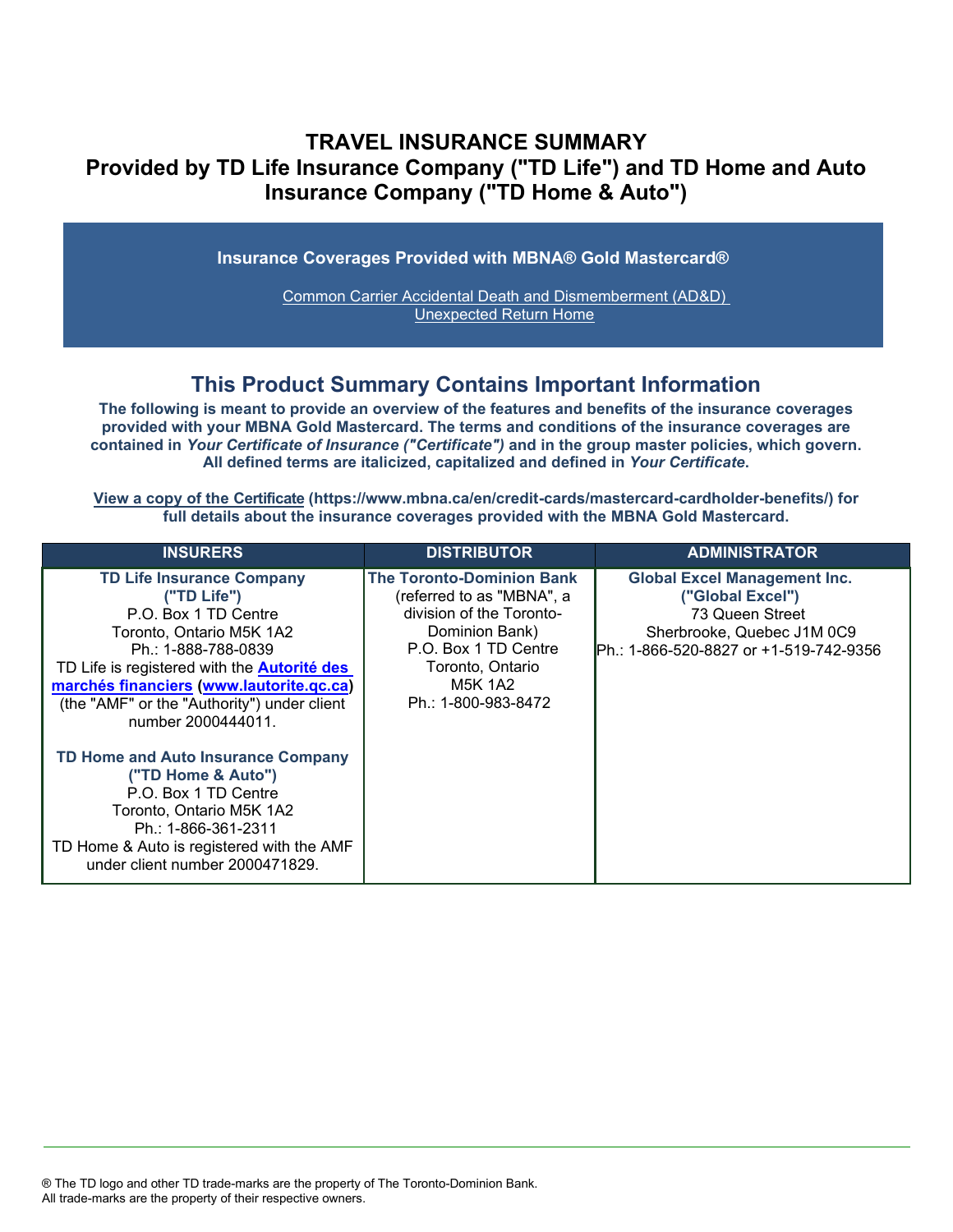## **General Information You Need to Know**

The following is applicable to **all insurance coverages** provided with the MBNA Gold Mastercard, unless otherwise specified*:*



**Complaint Handling:** For information about our complaint processing policy and where a complaint may be filed, please visit our Customer Service & Problem Resolution page at: **<https://www.tdinsurance.com/customer-service/problem-resolution>**.



**Misrepresentation:** *You* must be accurate and complete in *Your* dealings with the *Insurer* at all times. The *Insurer* will not pay a claim if *You*, any person insured under *Your Certificate* or anyone acting on *Your* behalf makes a misrepresentation, attempts to deceive or mislead the *Insurer*, or makes a fraudulent, false statement or claim.



**Cancellation:** Insurance coverages are considered canceled on the date the credit card account is closed. If, at any time, *You* don't want these insurance coverages, *You* can decide not to use them or contact *Your* credit card provider to apply for a different credit card with alternative insurance coverages.



**Cost:** Your MBNA Gold Mastercard has an annual fee charged by Your credit card provider. No fee will be charged for the insurance coverages provided with the MBNA Gold Mastercard.



**Claims:** *You* must report *Your* claim to *Our Administrator* by calling 1-866-520-8827 no later than the following time limits after the date the covered event(s) occurred:

#### **Common Carrier Accidental Death and Dismemberment**

- $\circ$  30 days; refer to section General Provisions under "Notice of Claim" for full details.
- **Unexpected Return Home**
	- $\circ$  30 days; refer to section General Provisions under "Notice of Claim" for full details.

Once *We* have approved the claim, *We* will notify *You* and payment will be made within 60 days. If the claim has been denied, *We* will inform *You* of the claim denial reasons within 60 days. *You* can appeal the decision by submitting new information to *Our Administrator*. For complete details, please see the applicable claims section (as listed above) in *Your Certificate.*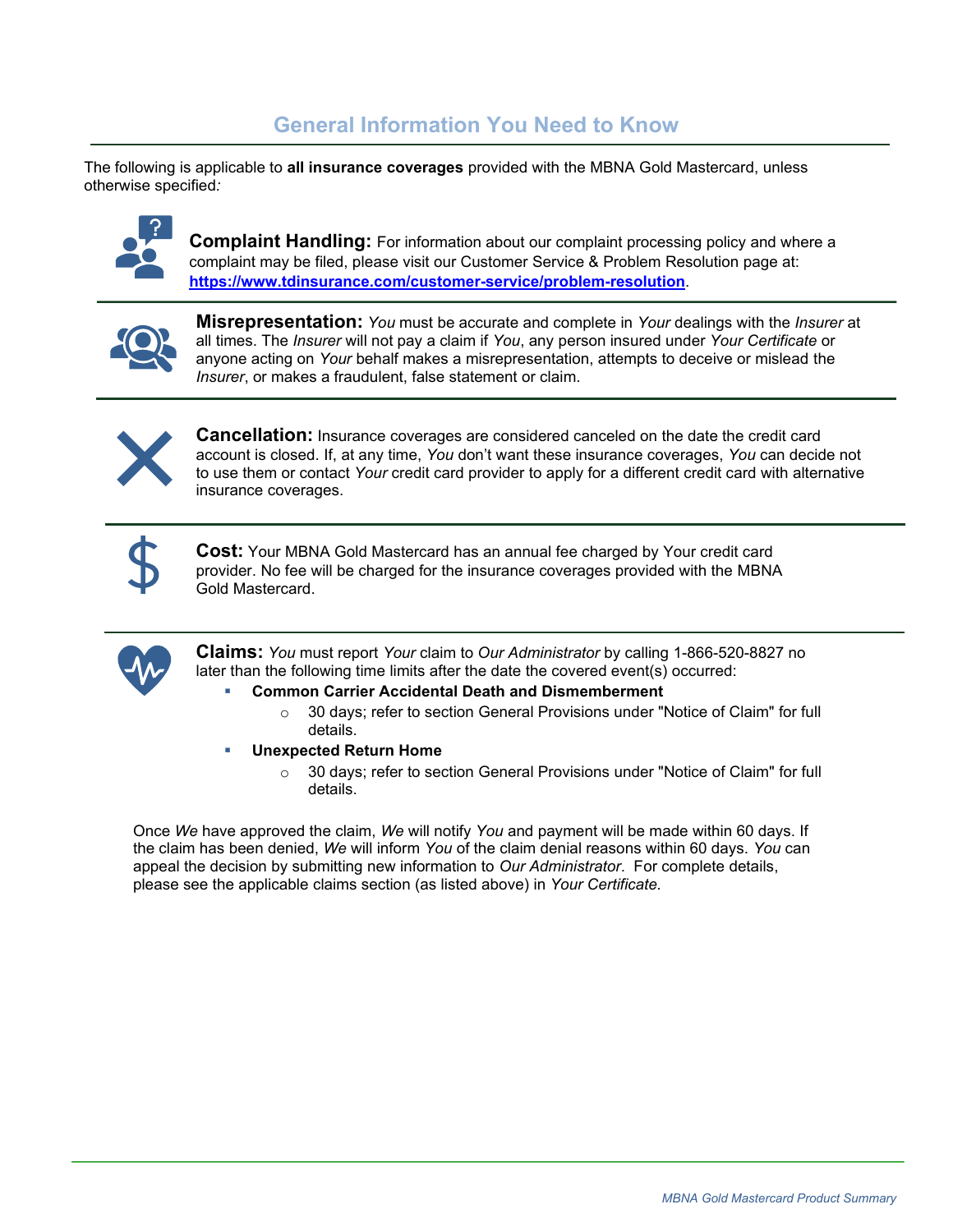# **General Information You Need to Know**

**Eligibility:**

| <b>Benefit</b>                                       | <b>Who is Eligible</b>                                                                                                      | <b>Additional Eligibility Requirements</b>                                                                                |
|------------------------------------------------------|-----------------------------------------------------------------------------------------------------------------------------|---------------------------------------------------------------------------------------------------------------------------|
| <b>Common Carrier</b><br><b>Accidental Death and</b> | <b>Primary Cardholder</b><br><b>Primary Cardholder's Spouse</b>                                                             | Benefits apply when the<br>ш<br>Cardholder charges all or part                                                            |
| <b>Dismemberment (AD&amp;D)</b>                      | <b>Primary Cardholder's</b><br><b>Dependent Children</b>                                                                    | of the cost of an <i>Insured</i><br>Person's fare for travel on a<br>Common Carrier to the<br>Account prior to departure. |
| <b>Unexpected Return Home</b>                        | <b>Primary Cardholder</b><br><b>Primary Cardholder's Spouse</b><br><b>Primary Cardholder's</b><br><b>Dependent Children</b> | Benefits apply when the<br>u,<br>Cardholder charges all or<br>part of the cost of the fare for<br>travel.                 |

**Note:** For full details, please see the "Eligibility" section and/or the definition of "*Insured Person*" in each *Certificate*.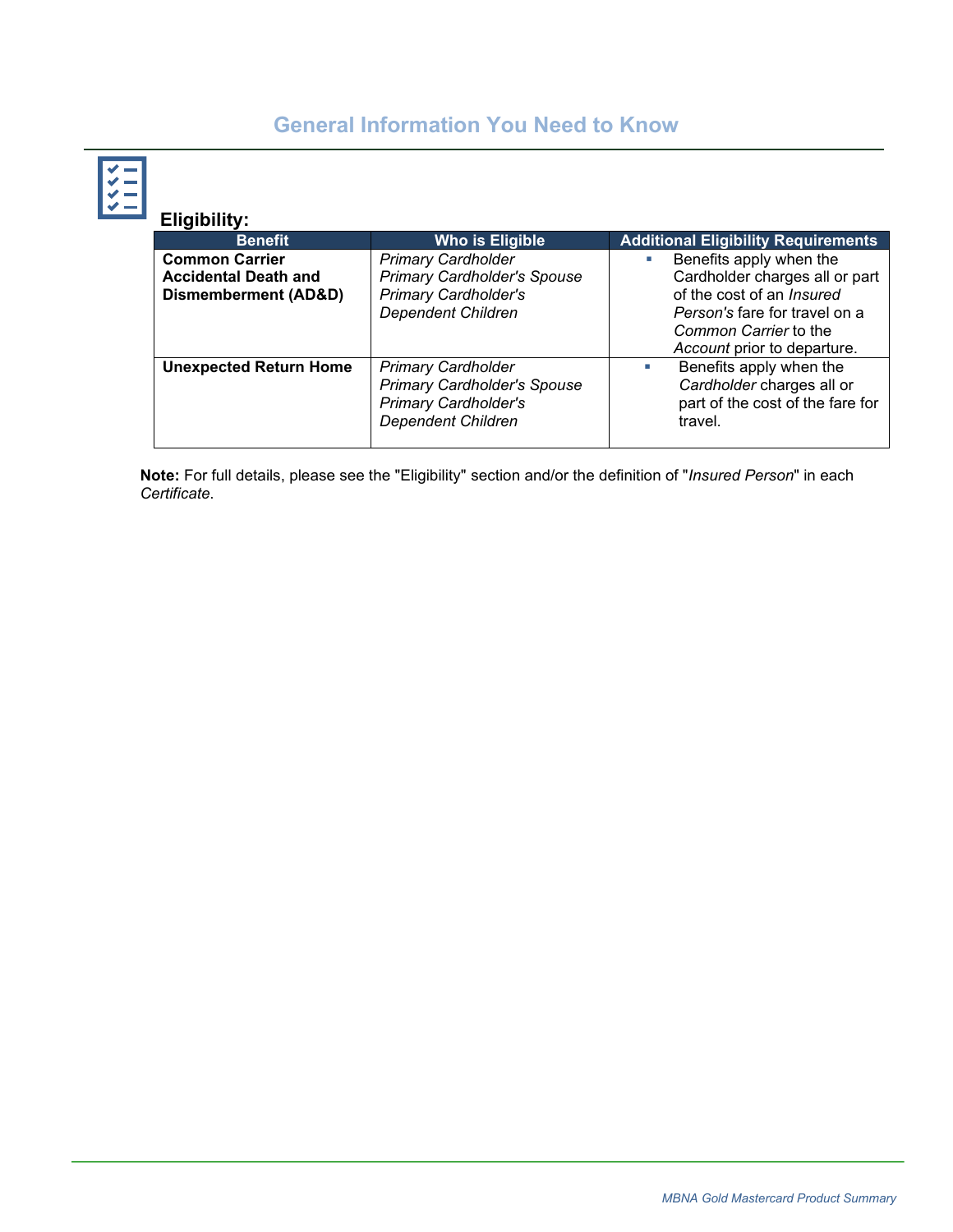## **Common Carrier Accidental Death and Dismemberment (AD&D)**

<span id="page-3-0"></span>*Issued by TD Life Insurance Company under Group Policy Number TGV008 (the "Policy") to MBNA, a division of The Toronto-Dominion Bank (the "Policyholder"). Global Excel provides Claims and Assistance services under the Group Policy.*

#### **What is included in this coverage?**

 Common Carrier Accidental Death and Dismemberment provides coverage in the event that an *Insured Person*, while traveling as a passenger on a *Common Carrier* during a *Trip* suffers an *Accidental Bodily Injury*

### **What are the benefits?**

| <b>Benefit</b>                                                                | <b>Maximum Benefit Payable</b> |  |
|-------------------------------------------------------------------------------|--------------------------------|--|
| Accidental Death and Dismemberment, Loss of Sight, Speech, or Hearing Benefit |                                |  |
| Loss of Life                                                                  | \$500,000                      |  |
| Loss of Both Hands or Feet                                                    | \$500,000                      |  |
| Loss of One Foot or One Hand and the Entire Sight of One Eye                  | \$500,000                      |  |
| Loss of Entire Sight of Both Eyes                                             | \$500,000                      |  |
| Loss of One Hand and One Foot                                                 | \$500,000                      |  |
| Loss of Speech and Hearing                                                    | \$500,000                      |  |
| Loss of One Hand or One Foot                                                  | \$250,000                      |  |
| Loss of Entire Sight of One Eye                                               | \$250,000                      |  |
| Loss of Speech                                                                | \$250,000                      |  |
| Loss of Hearing                                                               | \$250,000                      |  |
| Loss of Thumb and Index Finger on the same hand                               | \$125,000                      |  |

 **Note: If an** *Insured Person* **has multiple Losses as a result of one accident, only the single largest benefit amount applicable to the Loss suffered is payable. The loss of life benefit of a** *Cardholder* **will be paid to the designated beneficiary that must be in writing and filed with** *Our Administrator***.** 

### **What are the limitations and exclusions?**

This insurance contains limitations and exclusions. Benefits will not be paid if the Loss is directly or indirectly as a result of one or more of the following:

- Disease
- Suicide
- War or Insurrection
- **Intoxication**
- **Drugs or Poison**
- Criminal Offence
- **Medical Complications**

For complete details, please see the Part 2 – Common Carrier Accidental Death and Dismemberment (AD&D) Benefits Certificate of Insurance section in *Your Certificate.*